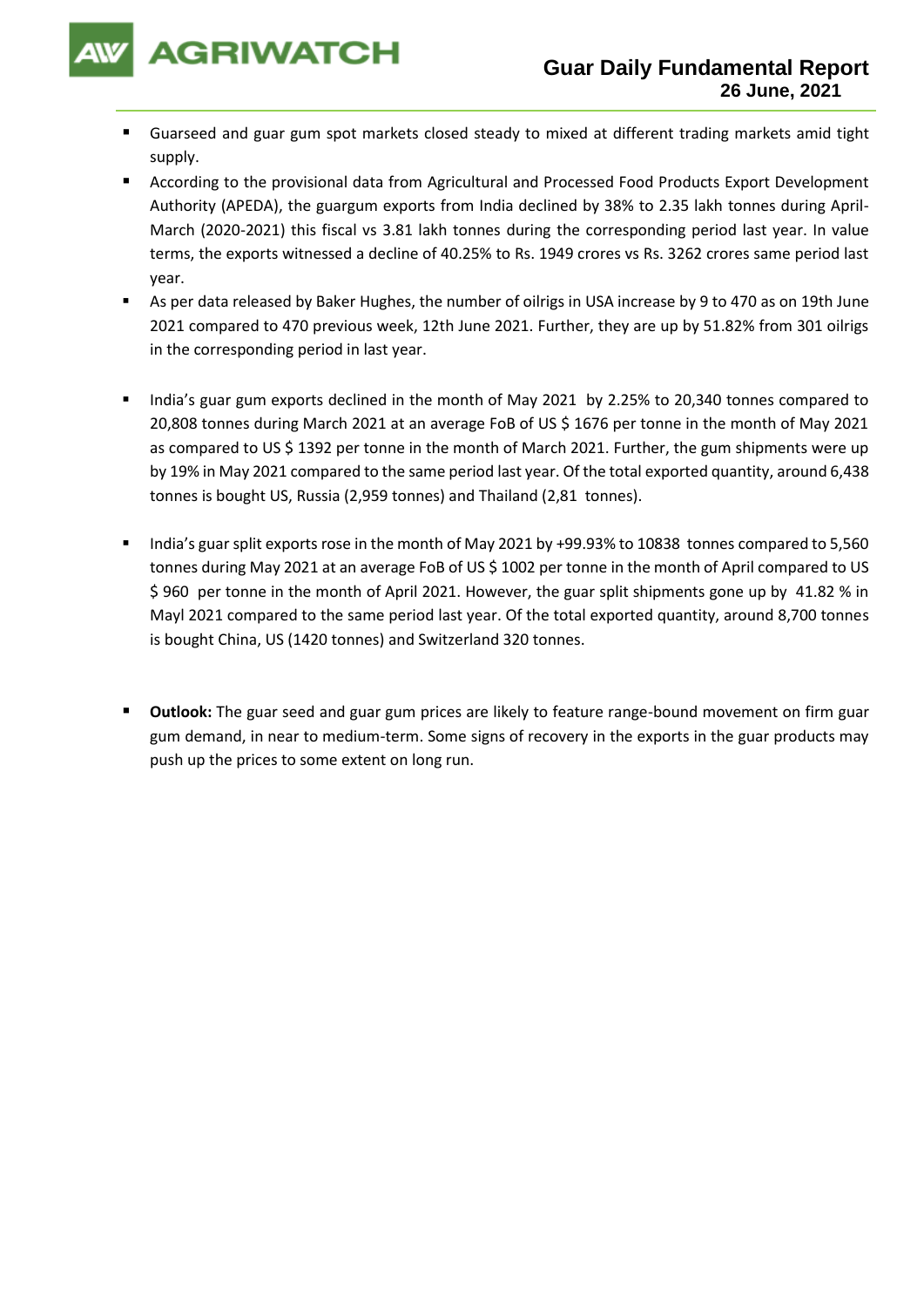

**26 June, 2021**

| NCDEX-FUTURES MARKET - Guar Seed |         |      |             |      |              |               |         |       |         |
|----------------------------------|---------|------|-------------|------|--------------|---------------|---------|-------|---------|
| <b>Contract</b>                  | $+/-$   | Open | <b>High</b> | Low  | <b>Close</b> | <b>Volume</b> | Change  | ΟI    | Change  |
| $Jun-21$                         | $+0.75$ | 4010 | 4069        | 4008 | 4003         | 11410         | $-2215$ | 43325 | $-2670$ |
| <b>Jul-21</b>                    | $+0.66$ | 4081 | 4137        | 4078 | 4073         | 3265          | 455     | 16960 | 1895    |

| <b>NCDEX-FUTURES MARKET- Guar Gum</b> |         |      |      |      |              |               |         |           |          |
|---------------------------------------|---------|------|------|------|--------------|---------------|---------|-----------|----------|
| <b>Contract</b>                       | +/-     | Open | High | Low  | <b>Close</b> | <b>Volume</b> | Change  | <b>OI</b> | Change   |
| $Jun-21$                              | $+1.04$ | 6245 | 6349 | 6240 | 6225         | 7130          | $-2865$ | 41710     | $-4.465$ |
| <b>Jul-21</b>                         | $+1.05$ | 6328 | 6440 | 6321 | 6309         | 4260          | $-1325$ | 14555     | 2.810    |

| <b>Guar seed Stock Position &amp; EDD:</b> |              |                   |                  |            |  |  |  |
|--------------------------------------------|--------------|-------------------|------------------|------------|--|--|--|
|                                            | <b>Demat</b> | <b>In-Process</b> | <b>Total</b>     | <b>EDD</b> |  |  |  |
| <b>Stocks</b>                              | 24-Jun-21    | 24-Jun-21         | $24$ -Jun-<br>21 | 21-Jun-21  |  |  |  |
| <b>Bikaner</b>                             | 21473        | -                 | 21473            | 21473      |  |  |  |
| <b>Deesa</b>                               | -            | -                 |                  |            |  |  |  |
| Sri Ganganagar                             | 2521         | ۰                 | 2521             | 2611       |  |  |  |
| <b>Jodhpur</b>                             | 1124         |                   | 1124             | 1124       |  |  |  |
| <b>Nokha</b>                               | ۰            | ۰                 |                  |            |  |  |  |

| <b>Guar Gum Stock Position &amp; EDD:</b> |                |                   |               |                  |  |  |  |  |
|-------------------------------------------|----------------|-------------------|---------------|------------------|--|--|--|--|
|                                           | <b>Demat</b>   | <b>In-Process</b> | <b>Total</b>  | <b>EDD</b>       |  |  |  |  |
| <b>Stocks</b>                             | 24-Jun-21      | 24-Jun-21         | 24-Jun-<br>21 | 21-Jun-21        |  |  |  |  |
| Deesa                                     |                |                   |               |                  |  |  |  |  |
| <b>Bikaner</b>                            | 2742           |                   | 2742          | 2743             |  |  |  |  |
| Jodhpur                                   | 10836          | 40                | 10876         | 10783            |  |  |  |  |
| <b>Nokha</b>                              | 3645           | 50                | 3695          | 3701             |  |  |  |  |
| Sri Ganganagar                            | 667            |                   | 667           | 667              |  |  |  |  |
|                                           |                |                   |               | <b>25-Jun-21</b> |  |  |  |  |
| <b>Churi and Korma Prices:</b>            |                |                   | 25-Jun-21     |                  |  |  |  |  |
| <b>Commodity</b>                          | <b>Center</b>  |                   | Rs./75 kg.    |                  |  |  |  |  |
| Churi                                     | Jodhpur        | <b>NR</b>         |               |                  |  |  |  |  |
| <b>Korma</b>                              | Jodhpur        |                   | NR.           |                  |  |  |  |  |
| Churi                                     | Sri Ganganagar | <b>NR</b>         |               |                  |  |  |  |  |
| <b>Korma</b>                              | Sri Ganganagar |                   |               | <b>NR</b>        |  |  |  |  |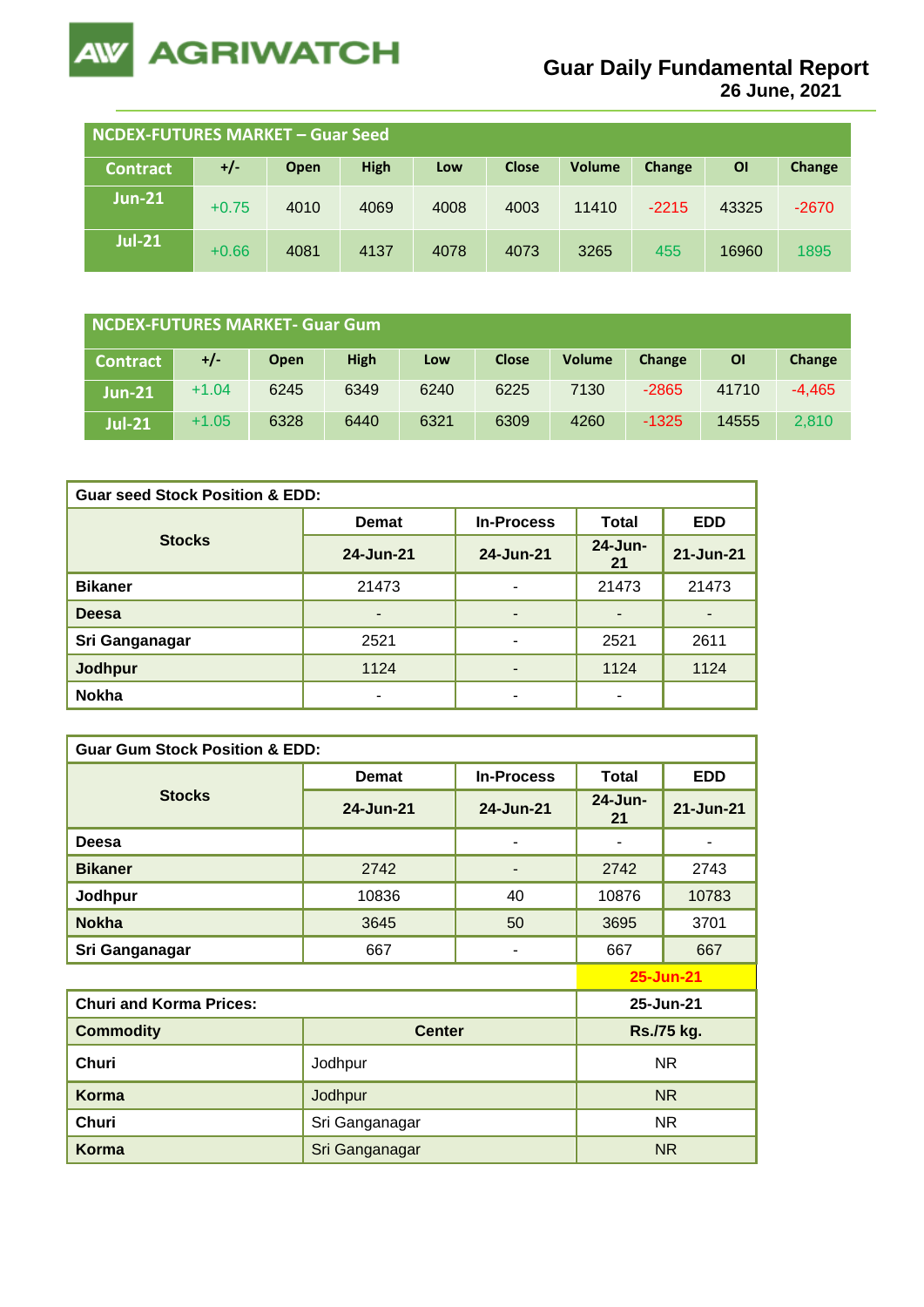

| <b>Guar Export Prices:</b>         | 25-Jun-21                   | 25-Jun-21     |                |
|------------------------------------|-----------------------------|---------------|----------------|
|                                    | <b>Variety</b>              | Value (Rs/Kg) | Value (\$/MT)  |
| <b>Guargum/Split (Mundra Port)</b> |                             | <b>NR</b>     | <b>NR</b>      |
|                                    | 200 Mesh 5000<br><b>CPS</b> | <b>NR</b>     | NR.            |
| <b>Guargum Powder</b>              | 200 Mesh 3500<br><b>CPS</b> | <b>NR</b>     | N <sub>R</sub> |
|                                    | Meal $40%$                  | <b>NR</b>     | <b>NR</b>      |
| <b>Guargum Meal</b>                | Meal $50%$                  | <b>NR</b>     | <b>NR</b>      |

| <b>Guar Seed Prices at Key Spot Markets:</b> |                 |                           |                                                                                                                                                                                                                                                                |                        |                |  |  |  |
|----------------------------------------------|-----------------|---------------------------|----------------------------------------------------------------------------------------------------------------------------------------------------------------------------------------------------------------------------------------------------------------|------------------------|----------------|--|--|--|
| <b>Commodity</b>                             |                 |                           |                                                                                                                                                                                                                                                                | <b>Prices (Rs/Qtl)</b> |                |  |  |  |
| <b>Guar Seed</b>                             | <b>District</b> | <b>Centre</b>             | 25-Jun-<br>21                                                                                                                                                                                                                                                  | 24-Jun-<br>21          | <b>Change</b>  |  |  |  |
|                                              |                 | Jodhpur (Loose)           | 4050                                                                                                                                                                                                                                                           | 4050                   | <b>Unch</b>    |  |  |  |
|                                              | Jodhpur         | Jodhpur(Delivery)         | 4253                                                                                                                                                                                                                                                           | 4253                   | <b>Unch</b>    |  |  |  |
|                                              |                 | Sri-Ganganagar(Loose)     | 3850                                                                                                                                                                                                                                                           | 3900                   | $-50$          |  |  |  |
|                                              |                 | Sri-Ganganagar (Delivery) | 4000                                                                                                                                                                                                                                                           | 4050                   | $-50$          |  |  |  |
|                                              | Sri-Ganganagar  | Rawla (Loose)             | <b>NR</b>                                                                                                                                                                                                                                                      | <b>NR</b>              | $\blacksquare$ |  |  |  |
|                                              |                 | Gharsana (Loose)          | <b>NA</b>                                                                                                                                                                                                                                                      | <b>NA</b>              | $\blacksquare$ |  |  |  |
|                                              |                 | Raisinghnagar (Loose)     | 3800<br>3750<br>3900<br>3880<br>4095<br>4074<br>3950<br>3950<br>4148<br>4148<br>3800<br>3850<br>3990<br>4043<br>3900<br>3870<br><b>NA</b><br><b>NA</b><br><b>NA</b><br><b>NA</b><br><b>NR</b><br><b>NR</b><br><b>NA</b><br><b>NA</b><br><b>NR</b><br><b>NR</b> |                        |                |  |  |  |
|                                              |                 | Bikaner (Loose)           |                                                                                                                                                                                                                                                                |                        | 20             |  |  |  |
|                                              |                 | Bikaner (Delivery)        |                                                                                                                                                                                                                                                                |                        | 21             |  |  |  |
|                                              |                 | Nokha(Loose)              |                                                                                                                                                                                                                                                                | <b>Unch</b>            |                |  |  |  |
| Rajasthan                                    | <b>Bikaner</b>  | Nokha (Delivery)          |                                                                                                                                                                                                                                                                |                        | <b>Unch</b>    |  |  |  |
|                                              |                 | Khajuwala (Loose)         |                                                                                                                                                                                                                                                                |                        | $-50$          |  |  |  |
|                                              |                 | Khajuwala (Delivery)      |                                                                                                                                                                                                                                                                |                        | $-53$          |  |  |  |
|                                              |                 | Lunkaransar (Loose)       |                                                                                                                                                                                                                                                                |                        | 30             |  |  |  |
|                                              |                 | Hanumangarh (Loose)       |                                                                                                                                                                                                                                                                |                        | $\blacksquare$ |  |  |  |
|                                              |                 | Hanumangarh (Delivery)    |                                                                                                                                                                                                                                                                |                        |                |  |  |  |
|                                              | Hanumangarh     | Nohar (Loose)             |                                                                                                                                                                                                                                                                |                        | $\blacksquare$ |  |  |  |
|                                              |                 | Pilibanga (Loose)         |                                                                                                                                                                                                                                                                |                        | $\blacksquare$ |  |  |  |
|                                              | <b>Nagaur</b>   | Nagaur (Loose)            |                                                                                                                                                                                                                                                                |                        | $\blacksquare$ |  |  |  |
|                                              | Churu           | Churu (Delivery)          | <b>NA</b>                                                                                                                                                                                                                                                      | <b>NA</b>              | Ξ.             |  |  |  |
|                                              | <b>Alwar</b>    | Alwar (Loose)             | <b>NR</b>                                                                                                                                                                                                                                                      | <b>NR</b>              | $\blacksquare$ |  |  |  |
|                                              | <b>Hisar</b>    | Adampur (Loose)           | 3880                                                                                                                                                                                                                                                           | 3900                   | $-20$          |  |  |  |
| Haryana                                      |                 | Adampur (Delivery)        | 4074                                                                                                                                                                                                                                                           | 4095                   | $-21$          |  |  |  |
|                                              | <b>Bhiwani</b>  | Bhiwani (Delivery)        | 4000                                                                                                                                                                                                                                                           | 4100                   | $-100$         |  |  |  |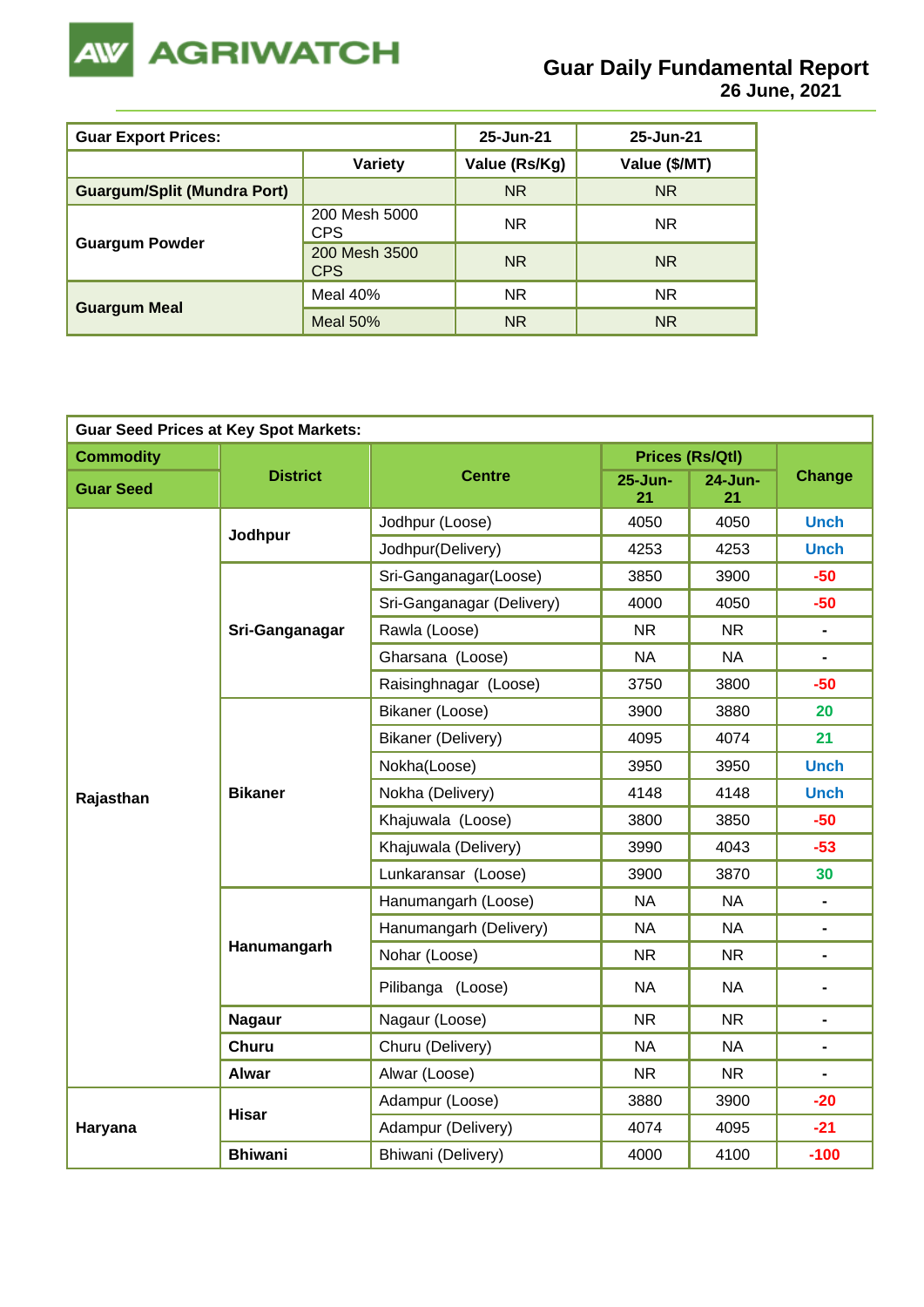

**26 June, 2021**

|                       |                    | Siwani (Loose)      | 4050      | 4070      | $-20$          |
|-----------------------|--------------------|---------------------|-----------|-----------|----------------|
|                       | <b>Sirsa</b>       | Sirsa (Loose)       | 3835      | 3950      | $-115$         |
|                       |                    | Dhabwali (Loose)    | <b>NR</b> | <b>NR</b> | $\blacksquare$ |
|                       |                    | Dhabwali (Delivery) | <b>NR</b> | <b>NR</b> | $\blacksquare$ |
|                       |                    | Ellanabad (Loose)   | <b>NR</b> | <b>NR</b> | $\blacksquare$ |
|                       | Fatehabad          | Fatehabad (Loose)   | 3825      | 3825      | <b>Unch</b>    |
|                       | <b>Banaskantha</b> | Deesa (Loose)       | <b>NA</b> | <b>NA</b> | -              |
|                       | Patan              | Patan (Loose)       | 3715      | 3715      | <b>Unch</b>    |
| Gujarat               | Rajkot             | Rajkot (Loose)      | 3710      | 3710      | <b>Unch</b>    |
|                       | Jamnagar           | Dhrol (Loose)       | <b>NA</b> | <b>NA</b> | $\blacksquare$ |
| <b>Madhya Pradesh</b> | <b>Gwalior</b>     | Dabra (Loose)       | <b>NR</b> | <b>NR</b> | $\blacksquare$ |
| <b>Guar Gum</b>       |                    |                     |           |           |                |
|                       | Jodhpur            | Jodhpur             | 6300      | 6300      | <b>Unch</b>    |
| Rajasthan             | Alwar              | Alwar               | <b>NR</b> | <b>NR</b> | $\blacksquare$ |
|                       | Hanumangarh        | Nohar               | <b>NR</b> | <b>NR</b> | $\blacksquare$ |
| Haryana               | <b>Bhiwani</b>     | Bhiwani             | 6150      | 6350      | $-200$         |
|                       |                    | <b>Sirsa</b>        | 6500      | 6450      | 50             |
|                       | <b>Sirsa</b>       | <b>Dhabwali</b>     | <b>NR</b> | NR.       | $\blacksquare$ |
|                       |                    | Ellanabad           | <b>NR</b> | <b>NR</b> | $\blacksquare$ |
|                       | Fatehabad          | Fatehabad           | 6275      | 6275      | <b>Unch</b>    |

| <b>Guar Seed Arrivals in Key Centers</b> |                 |                |                    |                                                                                   |                |  |  |  |
|------------------------------------------|-----------------|----------------|--------------------|-----------------------------------------------------------------------------------|----------------|--|--|--|
| <b>Commodity</b>                         |                 |                |                    |                                                                                   |                |  |  |  |
| <b>Guar Seed</b>                         | <b>District</b> | <b>Centre</b>  | $25 - Jun -$<br>21 | 24-Jun-<br>21                                                                     |                |  |  |  |
|                                          | Jodhpur         | Jodhpur        | <b>NA</b>          | <b>NA</b>                                                                         | $\blacksquare$ |  |  |  |
|                                          |                 | Sri-Ganganagar | 300                | 300                                                                               | <b>Unch</b>    |  |  |  |
|                                          |                 | Rawla          | <b>NR</b>          | <b>NR</b>                                                                         |                |  |  |  |
|                                          | Sri-Ganganagar  | Gharsana       | <b>NA</b>          | <b>NA</b>                                                                         |                |  |  |  |
|                                          |                 | Raisinghnagar  | 80                 | 60                                                                                | 20             |  |  |  |
|                                          |                 | <b>Bikaner</b> | 250                | 250                                                                               | <b>Unch</b>    |  |  |  |
|                                          | <b>Bikaner</b>  | Nokha          | 225                | 300                                                                               | $-75$          |  |  |  |
| Rajasthan                                |                 | Khajuwala      | 200                | 400                                                                               | $-200$         |  |  |  |
|                                          |                 | Lunkaransar    | 200                | 400                                                                               | $-200$         |  |  |  |
|                                          |                 | Hanumangarh    | <b>NA</b>          | <b>NA</b>                                                                         | $\blacksquare$ |  |  |  |
|                                          | Hanumangarh     | Nohar          | NR.                | NR.                                                                               | $\blacksquare$ |  |  |  |
|                                          |                 | Pilibanga      | <b>NA</b>          | <b>Arrivals (Quintals)</b><br>Change<br><b>NA</b><br><b>NR</b><br>NA<br><b>NR</b> |                |  |  |  |
|                                          | <b>Nagaur</b>   | Nagaur         | <b>NR</b>          |                                                                                   |                |  |  |  |
|                                          | Churu           | Churu          | <b>NA</b>          |                                                                                   |                |  |  |  |
|                                          | Alwar           | Alwar          | <b>NR</b>          |                                                                                   |                |  |  |  |